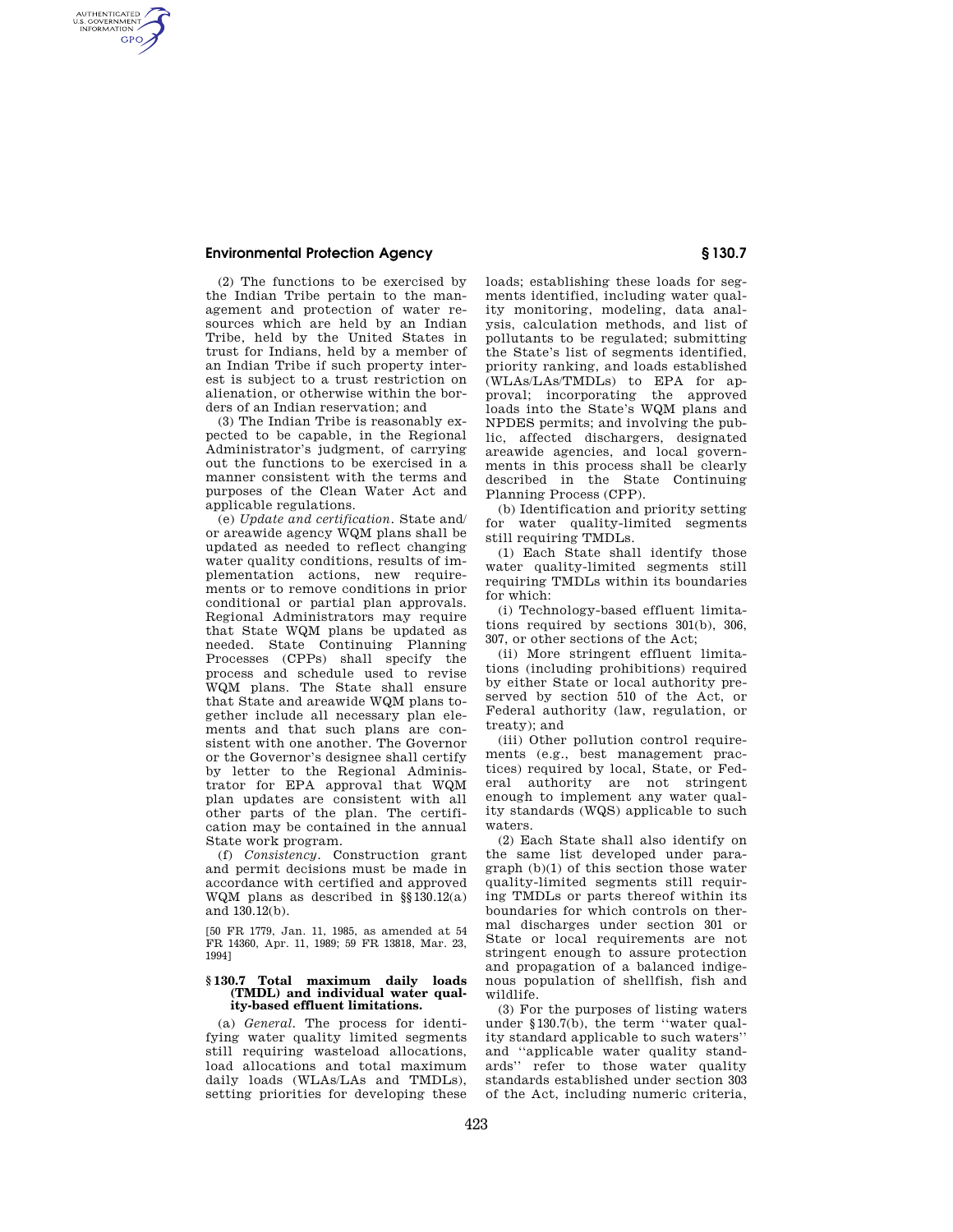# **§ 130.7 40 CFR Ch. I (7–1–10 Edition)**

narrative criteria, waterbody uses, and antidegradation requirements.

(4) The list required under  $\S(130.7(b)(1)$  and  $130.7(b)(2)$  of this section shall include a priority ranking for all listed water quality-limited segments still requiring TMDLs, taking into account the severity of the pollution and the uses to be made of such waters and shall identify the pollutants causing or expected to cause violations of the applicable water quality standards. The priority ranking shall specifically include the identification of waters targeted for TMDL development in the next two years.

(5) Each State shall assemble and evaluate all existing and readily available water quality-related data and information to develop the list required by §§130.7(b)(1) and 130.7(b)(2). At a minimum ''all existing and readily available water quality-related data and information'' includes but is not limited to all of the existing and readily available data and information about the following categories of waters:

(i) Waters identified by the State in its most recent section 305(b) report as ''partially meeting'' or ''not meeting'' designated uses or as ''threatened'';

(ii) Waters for which dilution calculations or predictive models indicate nonattainment of applicable water quality standards;

(iii) Waters for which water quality problems have been reported by local, state, or federal agencies; members of the public; or academic institutions. These organizations and groups should be actively solicited for research they may be conducting or reporting. For example, university researchers, the United States Department of Agriculture, the National Oceanic and Atmospheric Administration, the United States Geological Survey, and the United States Fish and Wildlife Service are good sources of field data; and

(iv) Waters identified by the State as impaired or threatened in a nonpoint assessment submitted to EPA under section 319 of the CWA or in any updates of the assessment.

(6) Each State shall provide documentation to the Regional Administrator to support the State's determination to list or not to list its waters as required by §§130.7(b)(1) and 130.7(b)(2). This documentation shall be submitted to the Regional Administrator together with the list required by §§130.7(b)(1) and 130.7(b)(2) and shall include at a minimum:

(i) A description of the methodology used to develop the list; and

(ii) A description of the data and information used to identify waters, including a description of the data and information used by the State as required by  $$130.7(b)(5)$ ; and

(iii) A rationale for any decision to not use any existing and readily available data and information for any one of the categories of waters as described in §130.7(b)(5); and

(iv) Any other reasonable information requested by the Regional Administrator. Upon request by the Regional Administrator, each State must demonstrate good cause for not including a water or waters on the list. Good cause includes, but is not limited to, more recent or accurate data; more sophisticated water quality modeling; flaws in the original analysis that led to the water being listed in the categories in §130.7(b)(5); or changes in conditions, e.g., new control equipment, or elimination of discharges.

(c) Development of TMDLs and individual water quality based effluent limitations.

(1) Each State shall establish TMDLs for the water quality limited segments identified in paragraph (b)(1) of this section, and in accordance with the priority ranking. For pollutants other than heat, TMDLs shall be established at levels necessary to attain and maintain the applicable narrative and numerical WQS with seasonal variations and a margin of safety which takes into account any lack of knowledge concerning the relationship between effluent limitations and water quality. Determinations of TMDLs shall take into account critical conditions for stream flow, loading, and water quality parameters.

(i) TMDLs may be established using a pollutant-by-pollutant or biomonitoring approach. In many cases both techniques may be needed. Site-specific information should be used wherever possible.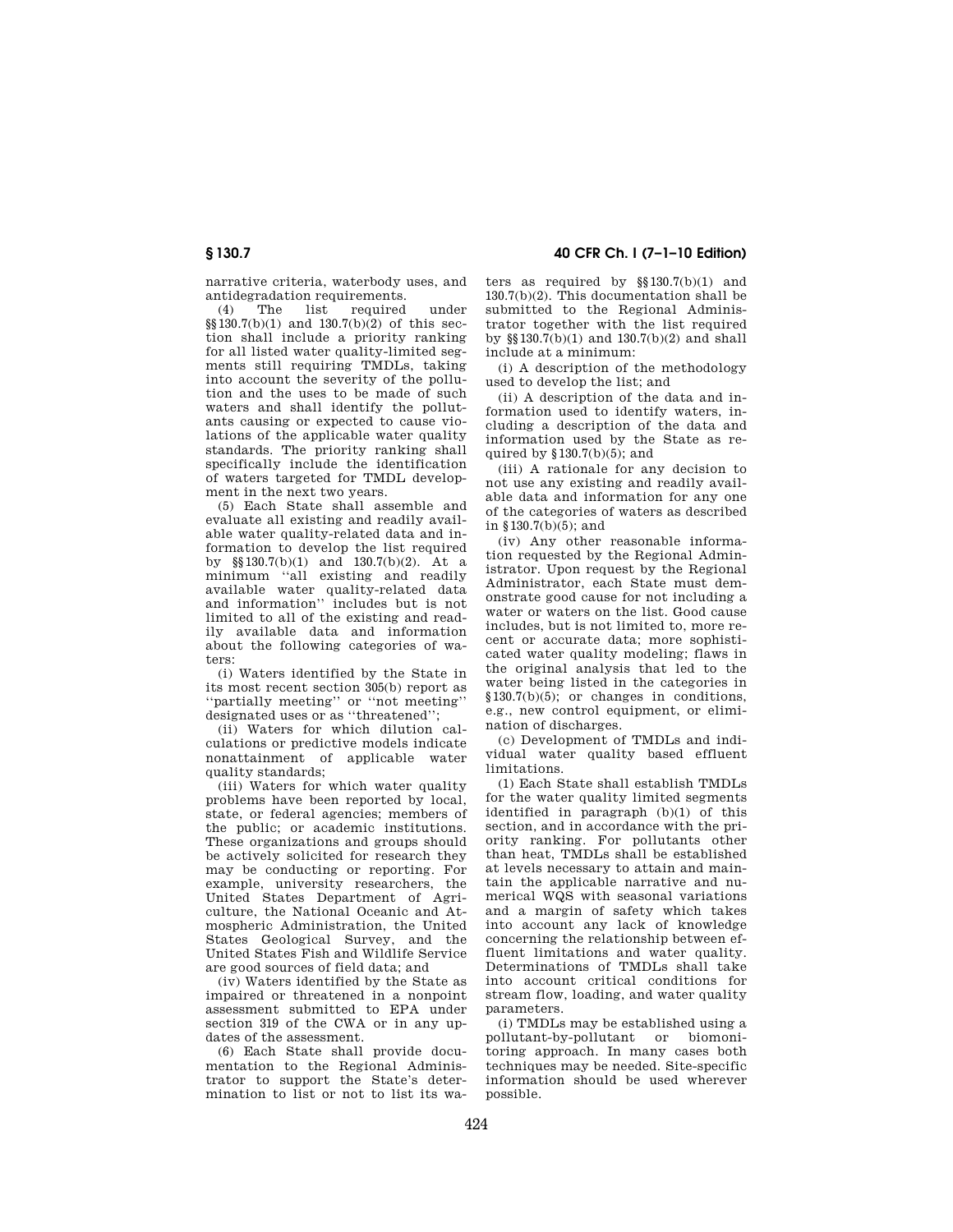# **Environmental Protection Agency § 130.7**

(ii) TMDLs shall be established for all pollutants preventing or expected to prevent attainment of water quality standards as identified pursuant to paragraph (b)(1) of this section. Calculations to establish TMDLs shall be subject to public review as defined in the State CPP.

(2) Each State shall estimate for the water quality limited segments still requiring TMDLs identified in paragraph (b)(2) of this section, the total maximum daily thermal load which cannot be exceeded in order to assure protection and propagation of a balanced, indigenous population of shellfish, fish and wildlife. Such estimates shall take into account the normal water temperatures, flow rates, seasonal variations, existing sources of heat input, and the dissipative capacity of the identified waters or parts thereof. Such estimates shall include a calculation of the maximum heat input that can be made into each such part and shall include a margin of safety which takes into account any lack of knowledge concerning the development of thermal water quality criteria for protection and propagation of a balanced, indigenous population of shellfish, fish and wildlife in the identified waters or parts thereof.

(d) *Submission and EPA approval.* (1) Each State shall submit biennially to the Regional Administrator beginning in 1992 the list of waters, pollutants causing impairment, and the priority ranking including waters targeted for TMDL development within the next two years as required under paragraph (b) of this section. For the 1992 biennial submission, these lists are due no later than October 22, 1992. Thereafter, each State shall submit to EPA lists required under paragraph (b) of this section on April 1 of every even-numbered year. For the year 2000 submission, a State must submit a list required under paragraph (b) of this section only if a court order or consent decree, or commitment in a settlement agreement dated prior to January 1, 2000, expressly requires EPA to take action related to that State's year 2000 list. For the year 2002 submission, a State must submit a list required under paragraph (b) of this section by October 1, 2002, unless a court order, consent decree or

commitment in a settlement agreement expressly requires EPA to take an action related to that State's 2002 list prior to October 1, 2002, in which case, the State must submit a list by April 1, 2002. The list of waters may be submitted as part of the State's biennial water quality report required by §130.8 of this part and section 305(b) of the CWA or submitted under separate cover. All WLAs/LAs and TMDLs established under paragraph (c) for water quality limited segments shall continue to be submitted to EPA for review and approval. Schedules for submission of TMDLs shall be determined by the Regional Administrator and the State.

(2) The Regional Administrator shall either approve or disapprove such listing and loadings not later than 30 days after the date of submission. The Regional Administrator shall approve a list developed under §130.7(b) that is submitted after the effective date of this rule only if it meets the requirements of §130.7(b). If the Regional Administrator approves such listing and loadings, the State shall incorporate them into its current WQM plan. If the Regional Administrator disapproves such listing and loadings, he shall, not later than 30 days after the date of such disapproval, identify such waters in such State and establish such loads for such waters as determined necessary to implement applicable WQS. The Regional Administrator shall promptly issue a public notice seeking comment on such listing and loadings. After considering public comment and making any revisions he deems appropriate, the Regional Administrator shall transmit the listing and loads to the State, which shall incorporate them into its current WQM plan.

(e) For the specific purpose of developing information and as resources allow, each State shall identify all segments within its boundaries which it has not identified under paragraph (b) of this section and estimate for such waters the TMDLs with seasonal variations and margins of safety, for those pollutants which the Regional Adminunder section  $304(a)(2)$  as suitable for such calculation and for thermal discharges, at a level that would assure protection and